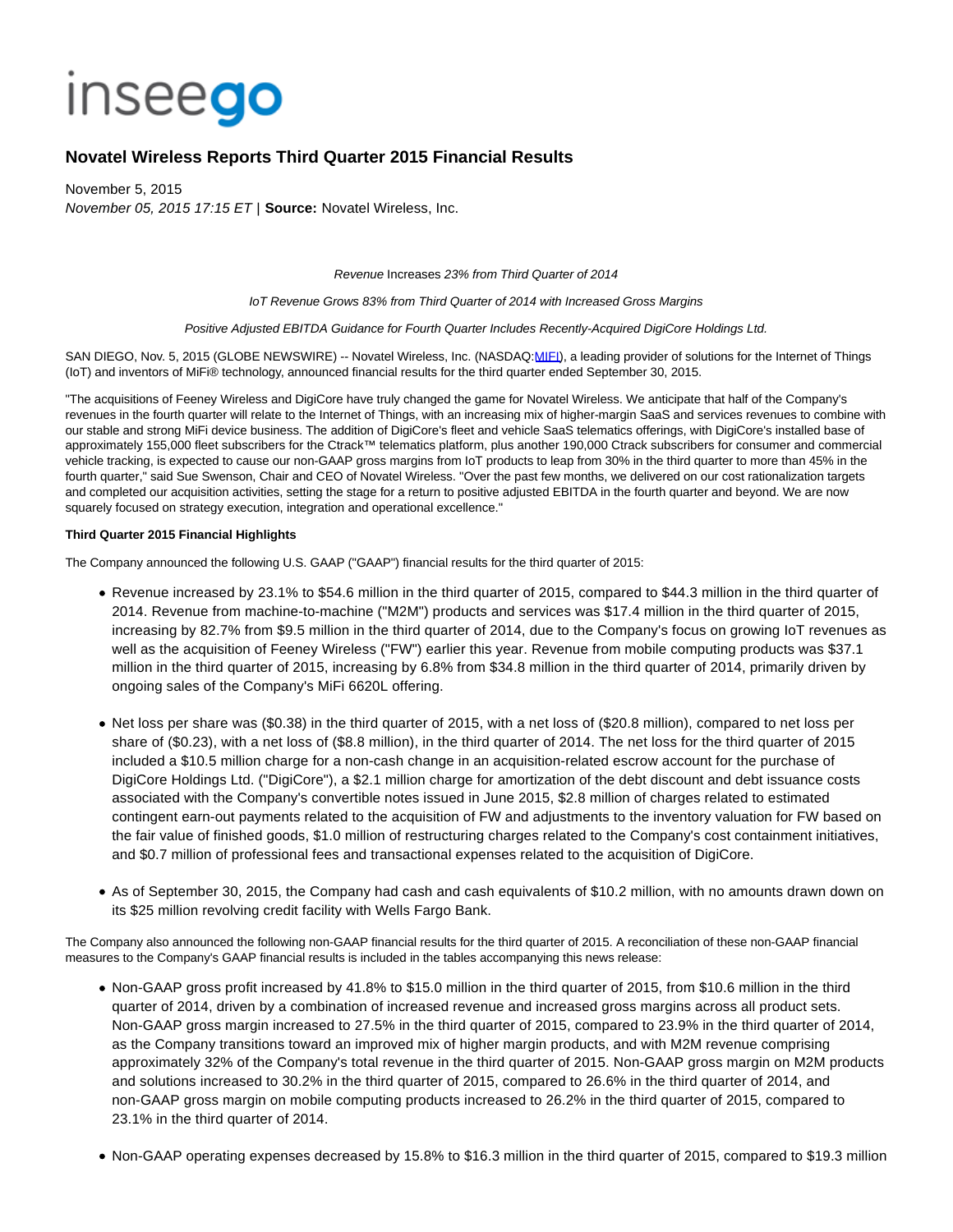in the second quarter of 2015, due to the success of the Company's restructuring activities initiated in the third quarter which reduced annualized operating costs and expenses by \$10 million. The cost containment activities included reducing the Company's headcount by 34, or approximately 9% of the total workforce, and eliminating 21 outsourced or contractor positions, and was complemented by additional strategies to reduce costs. On a year-over-year basis, non-GAAP operating expenses increased by 26.8% compared to \$12.8 million in the third quarter of 2014, due to recently-acquired FW's operating structure and costs being included within the Company's operating expenses for the third quarter of 2015.

- Adjusted EBITDA improved by 47.0% to (\$0.3 million) in the third quarter of 2015, compared to (\$0.6 million) in the third quarter of 2014. This improvement was driven by a combination of increased revenue and higher gross margins from a better product mix.
- Non-GAAP net loss for the third quarter of 2015 improved by 18.4% to (\$1.9 million), or (\$0.04) per share, compared to a net loss of (\$2.4 million), or (\$0.06) per share, in the third quarter of 2014. Non-GAAP net loss improved during the third quarter of 2015 due to the Company's revenue growth and increased gross margins.

## **Recent Highlights**

The Company's business and organizational highlights since the beginning of the third quarter include:

- On October 5, 2015, the Company closed its acquisition of DigiCore, with its Ctrack™ SaaS offerings for the fleet management, user-based insurance, and asset tracking and monitoring markets. The acquisition added 345,000 Ctrack subscribers to the Company's growing SaaS base, including 155,000 fleet SaaS subscribers and 190,000 subscribers for other consumer and commercial vehicle tracking solutions. DigiCore significantly increases the Company's global footprint, with DigiCore having a presence in over 50 countries spanning six continents. The Company is currently developing its strategy to increase penetration for Ctrack into newer markets, including the United States.
- DigiCore was selected to provide a custom solution for KLM Equipment Services (KLM) at the Amsterdam Airport Schiphol, providing a platform that different companies and KLM departments at the airport can use to manage employee access to equipment. Ctrack ensures that only approximately 5,000 of the 60,000 airport employees have access to KLM's equipment via identification software and Ctrack GPS units. KLM can use a desktop computer, smartphone or tablet to view where specific equipment is located to enable more efficient use of KLM's airport vehicles. The access card registration system also records the length of time each employee uses the equipment, enabling automatic invoicing.
- Mercedes Benz South Africa selected DigiCore on November 1, 2015 to be the preferred supplier of stolen vehicle recovery units for every commercial vehicle sold with Mercedes Benz's Fleetboard telematics device. An optional dashboard camera solution provided by DigiCore also will be offered to all Mercedes Benz South Africa commercial clients.
- FW announced two new products to complement their full lineup of IoT modems and appliances. In September 2015, FW launched the Skyus-DS, a rugged, low-cost embedded modem kit designed to handle the demanding environments of the Internet of Things. While harnessing the power and simplicity of the original Skyus™, this new version adds interchangeable SIM cards and GPS. FW also announced a planned December 2015 launch of the Skyus X, a cellular routing appliance designed to withstand harsh mobile environments, while remaining highly available and secure.
- The Company announced a partnership with surveillance specialist QVIS Monitoring LTD on July 7, 2015, to deliver turnkey mobile tracking solutions throughout the United Kingdom for consumer and commercial telematics, including a bundled offering with hardware, SaaS, airtime and managed services.
- The Company launched the MiFi® U620L 4G LTE Global USB for Verizon Wireless (NASDAQ[:VZ\)](http://investor.inseego.com/News/Listing?symbol=VZ&exchange=2), based on the proven MiFi 6600 family of award-winning mobile hotspots, on July 16, 2015. The U620L is designed to support the most demanding IoT bandwidth requirements as well as offer basic 4G LTE connectivity in a versatile, secure USB stick providing "future proof" connectivity for all applications and use cases.
- The Company announced the availability of the MiFi® M100 LTE hotspot in September 2015 with U.S. Cellular (NYSE[:USM\)](http://investor.inseego.com/News/Listing?symbol=USM&exchange=4), the nation's fifth largest wireless carrier, to deliver best-in-class 4G LTE mobile broadband to U.S. Cellular customers. This is the first LTE-only MiFi brand mobile hotspot for North America, equipped with numerous bands for exceptional coverage, including Band 12 for coverage in underserved areas.
- Sue Swenson was appointed as Chief Executive Officer of the Company on October 27, 2015, replacing Alex Mashinsky. Ms. Swenson has been a member of the Company's Board of Directors since 2012 and has served as Chair of the Board since 2014. Ms. Swenson brings decades of leadership experience and operational expertise in the wireless technologies industry, with prior service as president and COO of PacTel Cellular (which later became part of AirTouch Cellular), CEO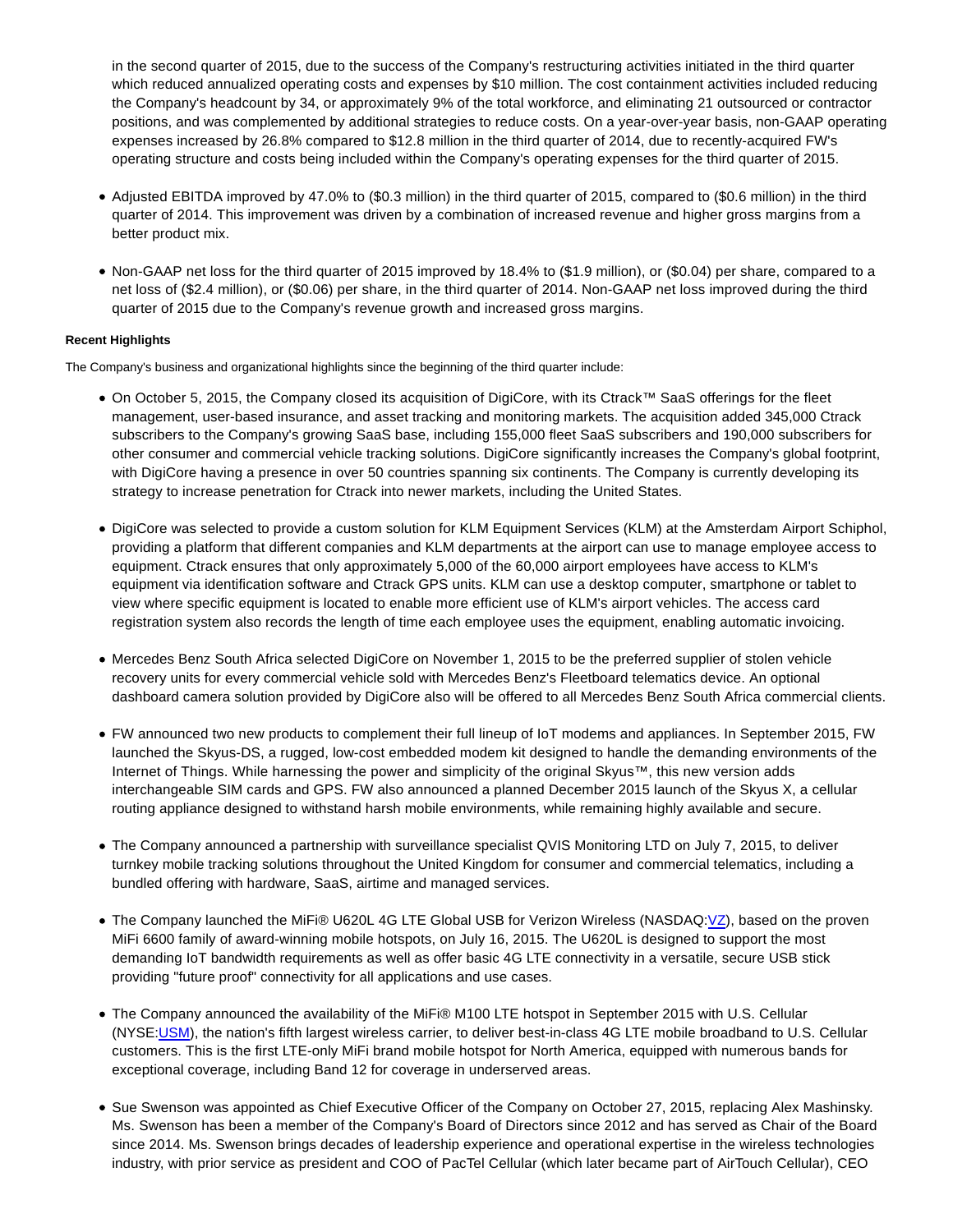and president of Cellular One, president of Leap Wireless, COO of T-Mobile USA, COO of Amp'd Mobile, and CEO of Sage, North America. Ms. Swenson is Chair of FirstNet and also sits on a number of other boards including those of Harmonic, Spirent Plc and Wells Fargo.

## **Combined Company Fourth Quarter Business Outlook**

The following statements are forward-looking and actual results may differ materially. Please see the section titled "Cautionary Note Regarding Forward-Looking Statements" at the end of this news release. A more detailed description of risks related to our business is included in the reports filed by the Company with the Securities and Exchange Commission.

Our guidance for the fourth quarter of 2015 reflects current business indicators and expectations as of the date of this news release, current exchange rates for foreign currencies, as well as preliminary assessments of historical DigiCore results adjusted to conform to U.S. GAAP. Novatel Wireless expects to complete the conversion of DigiCore historical results from International Financial Reporting Standards ("IFRS") to GAAP by December 18, 2015 and plans to provide a pro forma income statement for the combined company for the nine months ended September 30, 2015, prepared in accordance with GAAP, at that time.

|                                                              | <b>Fourth Quarter 2015 Outlook</b> |
|--------------------------------------------------------------|------------------------------------|
| Revenue                                                      | \$66 million - \$72 million        |
| Non-GAAP Gross Margin                                        | $34\% - 37\%$                      |
| Non-GAAP Operating Expenses                                  | \$26 million - \$28 million        |
| <b>Adjusted EBITDA</b>                                       | \$0.1 million - \$1.7 million      |
| Non-GAAP Net Loss Per Share                                  | $$(0.08) - $(0.05)$                |
| Weighted Average Shares Outstanding approximately 56 million |                                    |

Our fourth quarter outlook is inclusive of the following anticipated contribution from newly-acquired DigiCore to the Company's fourth quarter financial results:

| Revenue                         | \$14 million - \$17 million   |
|---------------------------------|-------------------------------|
| Non-GAAP Gross Margin 68% - 71% |                               |
| <b>Adjusted EBITDA</b>          | \$2.0 million - \$2.5 million |

#### **Conference Call Information**

Novatel Wireless will host a conference call and live webcast for analysts and investors today at 5:00 p.m. ET. To access the conference call:

- In the United States, call 1-800-860-2442
- International parties can access the call at 1-412-858-4600

Novatel Wireless will offer a live webcast of the conference call, which will be accessible from the "Investors" section of the Company's website at [www.novatelwireless.com.](http://globenewswire.com/Tracker?data=UKt2DrwPr_4MWVkwu351eMX9PAh3mqFK91Vne0Z9SjJJrY2uDC-uU4zgLglscRDfgGPiGLwiYHUolv1rUnBXi7tzaldNB_2Ogmo-vv2-nHs%3D) A telephonic replay of the conference call will also be available one hour after the call and will be available until November 17, 2015. To hear the replay, parties in the United States may call 1-877-344-7529 and enter access code 10075142#. International parties may call 1-412-317-0088 and enter the same code.

## **ABOUT NOVATEL WIRELESS**

Novatel Wireless, Inc. (Nasdaq: MIFI) is a leader in the design and development of M2M wireless products and solutions based on 3G and 4G technologies. The Company delivers Internet of Things (IoT) and SaaS services to carriers, distributors, retailers, governments, OEMs and vertical markets worldwide. Product lines include MiFi® Mobile Hotspots, embedded modules, FW IoT appliances and project-based manufacturing, CTrack™ fleet and vehicle telematics, mobile tracking and asset tracking solutions, and robust and scalable SaaS offerings for M2M and telematics applications. These innovative products provide anywhere, anytime communications solutions for consumers and enterprises. Novatel Wireless is headquartered in San Diego, California. For more information please visit [www.novatelwireless.com.](http://globenewswire.com/Tracker?data=UKt2DrwPr_4MWVkwu351eMX9PAh3mqFK91Vne0Z9SjJ_YDZ1bVLhSZHGueUKokPhuOGMCz9FLIzoIOtQ3xQCyPUswNWGxZglUOiU6KaI5k0%3D) @MIFI

#### **Cautionary Note Regarding Forward-Looking Statements**

Some of the information presented in this news release may constitute forward-looking statements within the meaning of the Private Securities Litigation Reform Act of 1995. In this context, forward-looking statements often address expected future business and financial performance and often contain words such as "may," "estimate," "anticipate," "believe," "expect," "intend," "plan," "project," "will" and similar words and phrases indicating future results. The information presented in this news release related to our outlook for the fourth quarter ending December 31, 2015, future demand for our products, the expected impact of acquisition activity, the anticipated cost savings from our restructuring actions, and the expected treatment of DigiCore's financial performance under GAAP, including statements made by Sue Swenson, as well as other statements that are not purely statements of historical fact, are forward-looking in nature. These forward-looking statements are made on the basis of management's current expectations, assumptions, estimates and projections and are subject to significant risks and uncertainties that could cause actual results to differ materially from those anticipated in such forward-looking statements. We therefore cannot guarantee future results, performance or achievements. Actual results could differ materially from our expectations.

Factors that could cause actual results to differ materially from Novatel Wireless' expectations are set forth as risk factors in the Company's SEC reports and filings and include (1) the future demand for wireless broadband access to data, (2) the growth of wireless wide-area networking,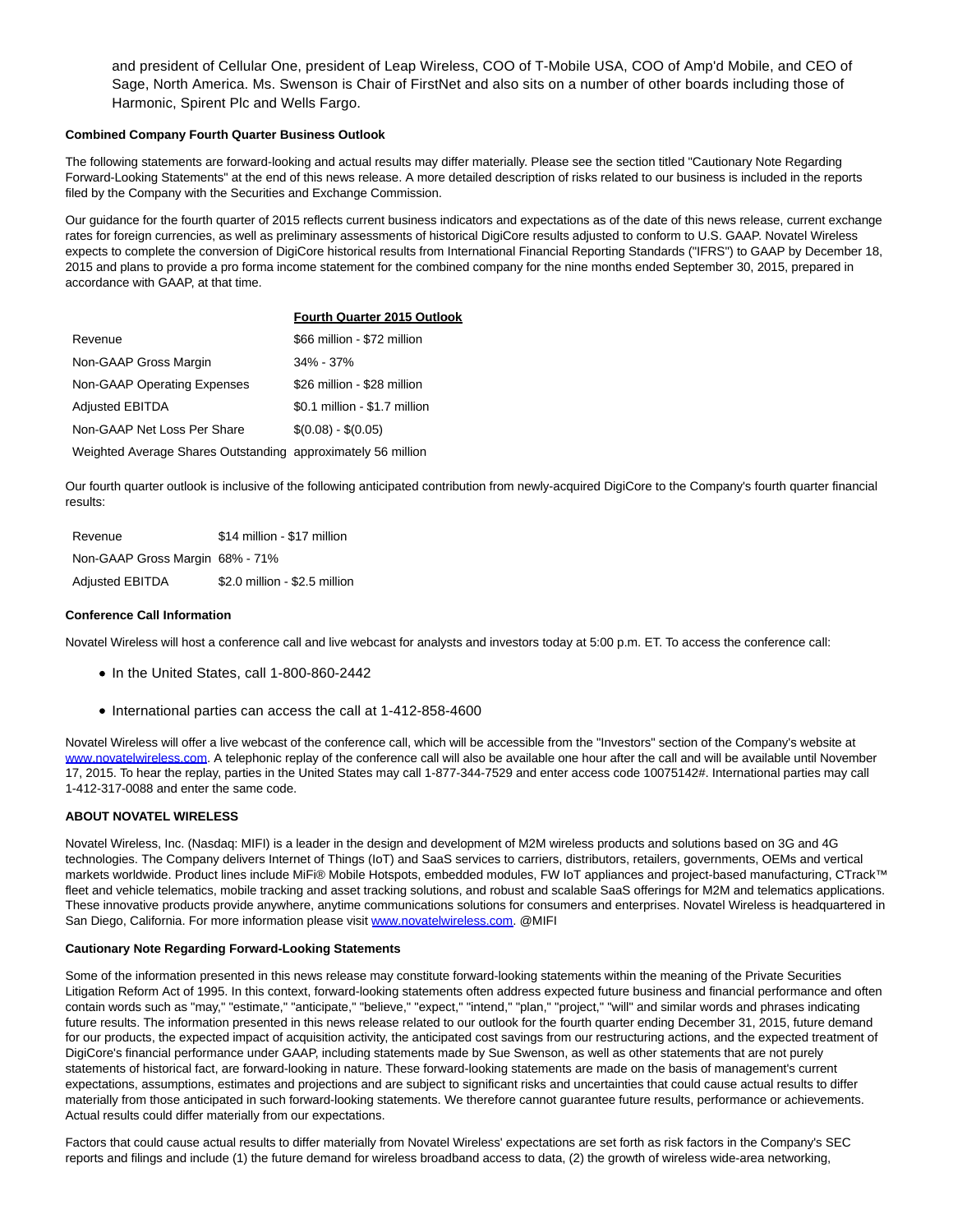(3) changes in commercially adopted wireless transmission standards and technologies including 3G and 4G standards, (4) continued customer and end user acceptance of the Company's current products and market demand for the Company's anticipated new product offerings, (5) increased competition and pricing pressure from current or future wireless market participants, (6) dependence on third party manufacturers in Asia and key component suppliers worldwide, (7) the Company's ability to successfully integrate FW, DigiCore and any other businesses, products, technologies or personnel that we may acquire in the future, (8) unexpected liabilities or expenses, (9) the Company's ability to introduce new products in a timely manner, (10) litigation, regulatory and IP developments related to our products or component parts of our products, (11) dependence on a small number of customers, (12) the effect of changes in accounting standards and in aspects of our critical accounting policies and (13) the Company's plans and expectations relating to acquisitions, strategic relationships, international expansion, software and hardware developments, personnel matters and cost containment initiatives.

These factors, as well as other factors described in the reports filed by the Company with the SEC (available at [www.sec.gov\),](http://globenewswire.com/Tracker?data=OkeiL8bjtkJTENf5DOPrJwKJAe5Evb1WZpcQwNfohl6Zs-xfG_TgsfyUqo0pLn5V) could cause actual results to differ materially from those expressed in the Company's forward-looking statements. Novatel Wireless assumes no obligation to update publicly any forward-looking statements for any reason, even if new information becomes available or other events occur in the future, except as otherwise required pursuant to applicable law and our on-going reporting obligations under the Securities Exchange Act of 1934, as amended.

#### **Non-GAAP Financial Measures**

Novatel Wireless has provided in this news release financial information that has not been prepared in accordance with GAAP. Non-GAAP gross profit, gross margin, operating expenses, adjusted EBITDA, net loss and net loss per share exclude restructuring charges, share-based compensation expense, charges associated with a non-cash change in an acquisition-related escrow account for the purchase of DigiCore and a non-cash change in fair value of a Company-issued warrant to purchase common stock, amortization of the debt discount and debt issuance costs associated with the Company's convertible notes, charges related to estimated contingent earn-out payments related to the acquisition of FW and adjustments to the inventory valuation for FW based on the fair value of finished goods, and professional fees and transactional expenses related to the acquisition of DigiCore. Adjusted EBITDA also excludes interest, taxes, depreciation and amortization (unrelated to acquisitions and the convertible debt).

Non-GAAP gross profit, gross margin, operating expenses, adjusted EBITDA, net loss and net loss per share are supplemental measures of our performance that are not required by, or presented in accordance with, GAAP. These non-GAAP financial measures are not intended to be used in isolation and, moreover, they should not be considered as a substitute for gross margin, operating expenses, net loss, net loss per share or any other performance measure determined in accordance with GAAP. We present non-GAAP gross profit, gross margin, operating expenses, adjusted EBITDA, net loss and net loss per share because we consider each to be an important supplemental measure of our performance.

Management uses these non-GAAP financial measures to make operational decisions, evaluate the Company's performance, prepare forecasts and determine compensation. Further, management believes that both management and investors benefit from referring to these non-GAAP financial measures in assessing the Company's performance when planning, forecasting and analyzing future periods. The stock-based compensation expenses are expected to vary depending on the number of new grants issued to both current and new employees, and changes in the Company's stock price, stock market volatility, expected option life and risk-free interest rates, all of which are difficult to estimate. In calculating non-GAAP gross profit, gross margin, operating expenses, adjusted EBITDA, net loss and net loss per share, management excludes certain non-cash and one-time items in order to facilitate comparability of the Company's operating performance on a period-to-period basis because such expenses are not, in management's review, related to the Company's ongoing operating performance. Management uses this view of its operating performance for purposes of comparison with its business plan and individual operating budgets and allocation of resources.

We further believe that these non-GAAP financial measures are useful to investors in providing greater transparency to the information used by management in its operational decision-making. We believe that the use of non-GAAP gross profit, gross margin, operating expenses, adjusted EBITDA, net loss and net loss per share also facilitates a comparison of our underlying operating performance with that of other companies in our industry, which use similar non-GAAP financial measures to supplement their GAAP results.

Calculations of non-GAAP gross profit, gross margin, operating expenses, adjusted EBITDA, net loss and net loss per share have limitations as an analytical tool, and you should not consider these measures in isolation or as substitutes for GAAP metrics. In the future, we expect to continue to incur expenses similar to the non-GAAP adjustments described above, and exclusion of these items in the presentation of our non-GAAP financial measures should not be construed as an inference that these costs are unusual, infrequent or non-recurring. Investors and potential investors are cautioned that there are material limitations associated with the use of non-GAAP financial measures as an analytical tool. Limitations in relying on non-GAAP financial measures include, but are not limited to, the fact that other companies, including other companies in our industry, may calculate non-GAAP financial measures differently than we do, limiting their usefulness as a comparative tool.

Investors and potential investors are encouraged to review the reconciliation of non-GAAP financial measures contained within this news release with our GAAP financial results.

(C) 2015 Novatel Wireless, Inc. All rights reserved. The Novatel Wireless name and logo are trademarks of Novatel Wireless, Inc.

## **NOVATEL WIRELESS, INC.**

CONDENSED CONSOLIDATED STATEMENTS OF OPERATIONS

(In thousands, except per share data)

|                      | <b>Three Months Ended Nine Months Ended</b><br>September 30, |        | September 30,                |         |
|----------------------|--------------------------------------------------------------|--------|------------------------------|---------|
|                      | 2015                                                         | 2014   | 2015                         | 2014    |
| Net revenues         | \$54.577                                                     |        | \$44.330 \$162.886 \$129.884 |         |
| Cost of net revenues | 40.109                                                       | 33.844 | 120.461                      | 105.343 |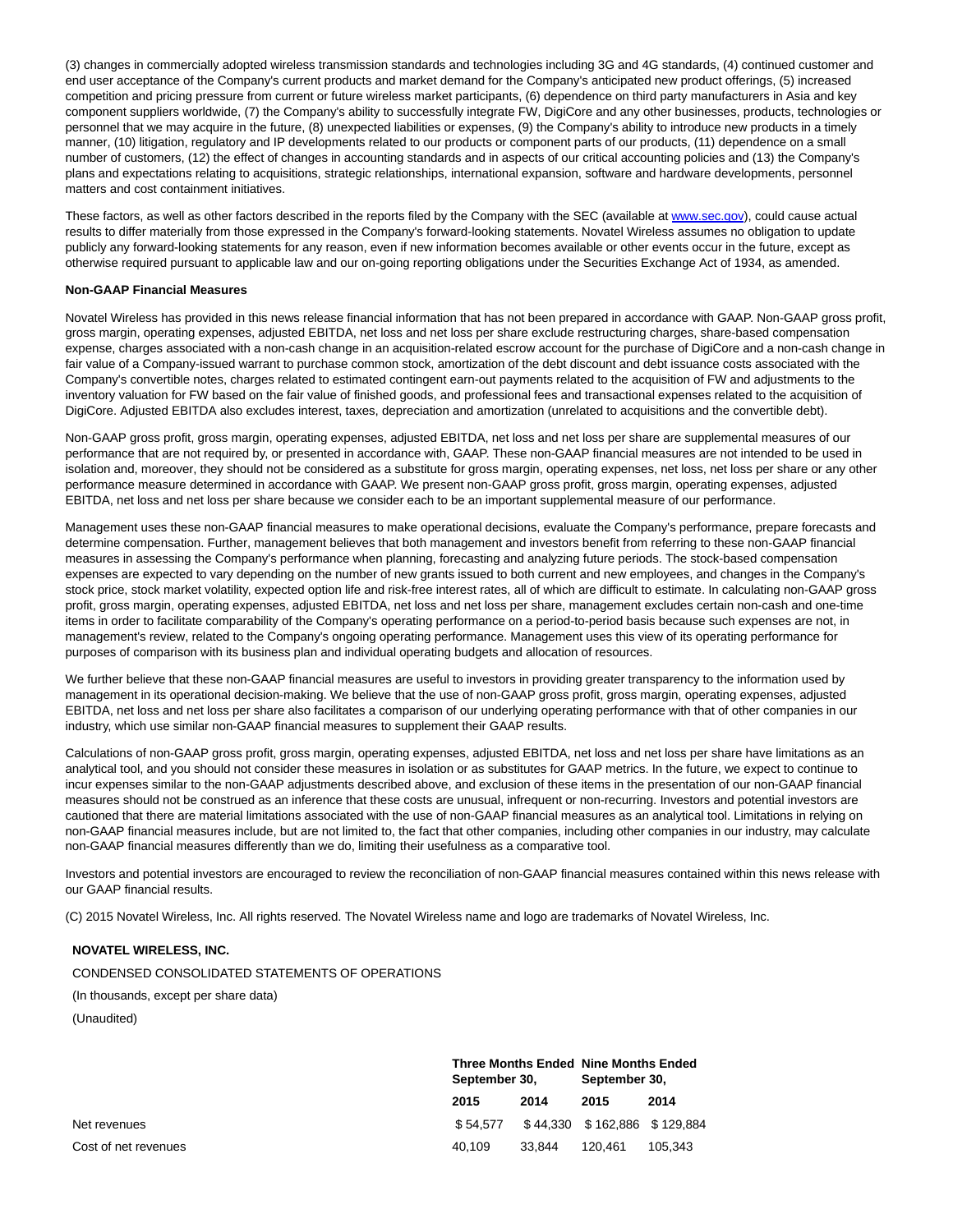| Gross profit                                                       | 14,468       | 10,486     | 42,425      | 24,541      |
|--------------------------------------------------------------------|--------------|------------|-------------|-------------|
| Operating costs and expenses:                                      |              |            |             |             |
| Research and development                                           | 7,687        | 7,006      | 28,135      | 24,164      |
| Sales and marketing                                                | 3,948        | 2,790      | 12,403      | 9,816       |
| General and administrative                                         | 9,110        | 3,381      | 23,462      | 12,881      |
| Amortization of purchased intangible assets                        | 273          | 141        | 1,096       | 421         |
| Restructuring charges                                              | 953          | 1,064      | 789         | 7,480       |
| Total operating costs and expenses                                 | 21,971       | 14,382     | 65,885      | 54,762      |
| Operating loss                                                     | (7,503)      | (3,896)    | (23, 460)   | (30, 221)   |
| Other income (expense):                                            |              |            |             |             |
| Change in fair value of warrant liability                          |              | (4,788)    |             | (4,788)     |
| Non-cash change in acquisition-related escrow                      | (10, 533)    |            | (10, 317)   |             |
| Interest expense, net                                              | (2, 407)     | (63)       | (3,319)     | (28)        |
| Other expense, net                                                 | (359)        | (61)       | (658)       | (118)       |
| Loss before income taxes                                           | (20, 802)    | (8,808)    | (37, 754)   | (35, 155)   |
| Income tax provision                                               | 45           | 24         | 139         | 73          |
| Net loss                                                           | \$ (20, 847) | \$ (8,832) | \$ (37,893) | \$ (35,228) |
|                                                                    |              |            |             |             |
| Per share data:                                                    |              |            |             |             |
| Net loss per share:                                                |              |            |             |             |
| Basic and diluted                                                  | \$ (0.38)    | \$ (0.23)  | \$ (0.73)   | \$ (0.99)   |
| Weighted average shares used in computation of net loss per share: |              |            |             |             |
| Basic and diluted                                                  | 55,181       | 38,167     | 51,648      | 35,568      |

## **NOVATEL WIRELESS, INC.**

CONDENSED CONSOLIDATED BALANCE SHEETS

(In thousands)

|                                             | September 30, December 31,<br>2015 | 2014     |
|---------------------------------------------|------------------------------------|----------|
|                                             | (Unaudited)                        |          |
| <b>ASSETS</b>                               |                                    |          |
| <b>Current assets:</b>                      |                                    |          |
| Cash and cash equivalents                   | \$10,219                           | \$17,853 |
| Accounts receivable, net                    | 34,145                             | 24,213   |
| Inventories                                 | 40,197                             | 37,803   |
| Prepaid expenses and other                  | 9,297                              | 7,912    |
| Total current assets                        | 93,858                             | 87,781   |
| Property and equipment, net                 | 3,869                              | 5,279    |
| Intangible assets, net                      | 18,945                             | 1,493    |
| Acquisition-related escrow                  | 77,957                             |          |
| Goodwill                                    | 3,194                              |          |
| Other assets                                | 201                                | 467      |
| <b>Total assets</b>                         | \$198,024                          | \$95,020 |
| <b>LIABILITIES AND STOCKHOLDERS' EQUITY</b> |                                    |          |
| <b>Current liabilities:</b>                 |                                    |          |
| Accounts payable                            | \$28,057                           | \$34,540 |
| Accrued expenses                            | 24.483                             | 23.844   |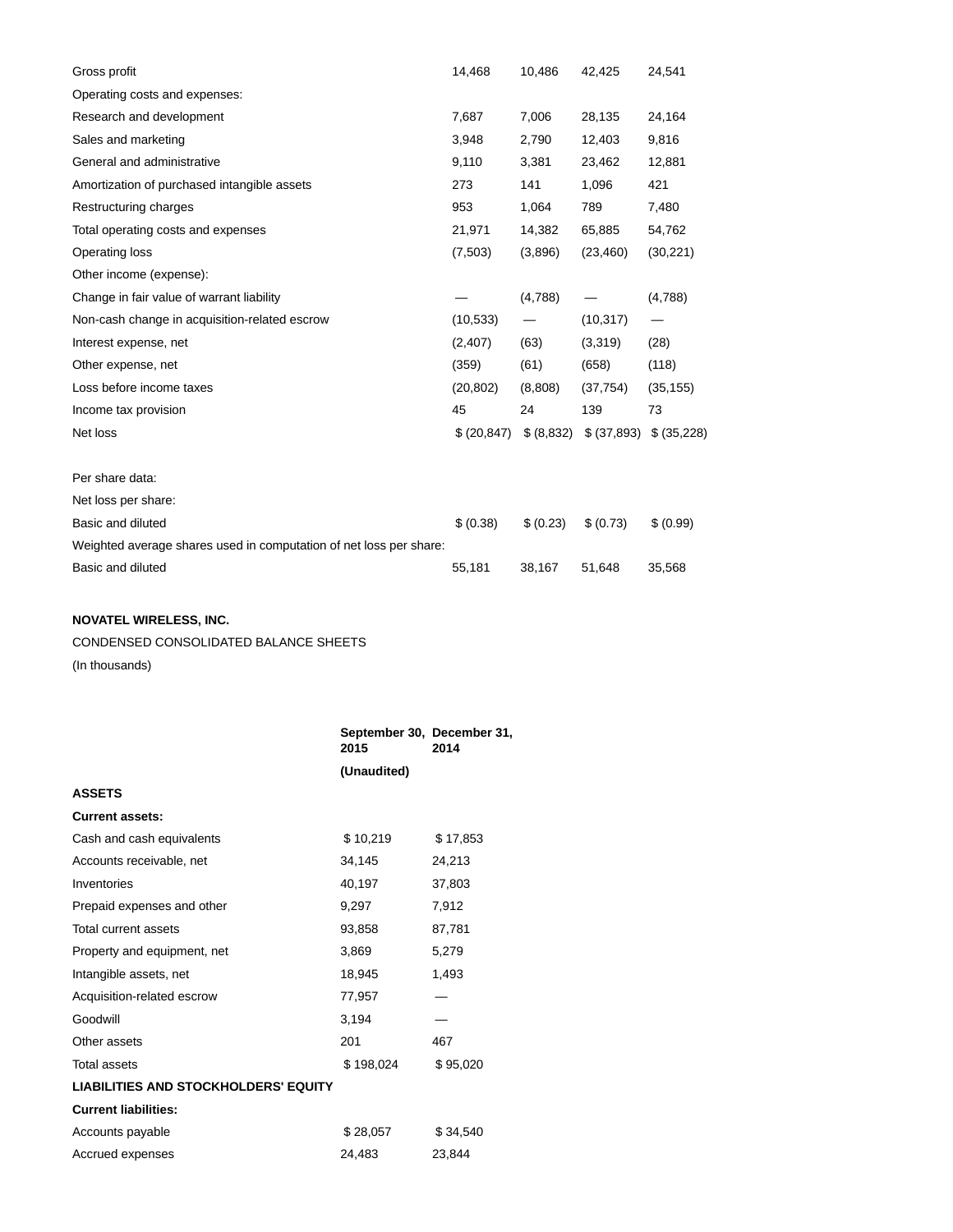| <b>Total current liabilities</b>           | 52,540    | 58,384     |
|--------------------------------------------|-----------|------------|
| Long-term liabilities:                     |           |            |
| Convertible senior notes, net              | 80,350    |            |
| Revolving credit facility                  |           | 5,158      |
| Other long-term liabilities                | 15,851    | 932        |
| <b>Total liabilities</b>                   | 148,741   | 64,474     |
| Stockholders' equity:                      |           |            |
| Common stock                               | 53        | 46         |
| Additional paid-in capital                 | 498,288   | 466,665    |
| Accumulated deficit                        | (449,058) | (411, 165) |
|                                            | 49,283    | 55,546     |
| Treasury stock at cost                     |           | (25,000)   |
| Total stockholders' equity                 | 49,283    | 30,546     |
| Total liabilities and stockholders' equity | \$198,024 | \$95,020   |

## **NOVATEL WIRELESS, INC.**

## CONDENSED CONSOLIDATED STATEMENTS OF CASH FLOWS

(In thousands)

|                                                                             |              | <b>Three Months Ended Nine Months Ended</b><br>September 30, |             | September 30, |
|-----------------------------------------------------------------------------|--------------|--------------------------------------------------------------|-------------|---------------|
|                                                                             | 2015         | 2014                                                         | 2015        | 2014          |
| Cash flows from operating activities:                                       |              |                                                              |             |               |
| Net loss                                                                    | \$ (20, 847) | \$ (8,832)                                                   | \$ (37,893) | \$ (35,228)   |
| Adjustments to reconcile net loss to net cash used in operating activities: |              |                                                              |             |               |
| Depreciation and amortization                                               | 1,505        | 1,848                                                        | 4,484       | 5,889         |
| Provision for bad debts, net of recoveries                                  | 105          | 78                                                           | 62          | 187           |
| Provision for excess and obsolete inventory                                 | 511          |                                                              | 810         | 3,033         |
| Share-based compensation expense                                            | 1,254        | 377                                                          | 3,227       | 1,616         |
| Change in fair value of warrant liability                                   |              | 4,788                                                        |             | 4,788         |
| Non-cash change in acquisition-related escrow                               | 10,533       |                                                              | 10,317      |               |
| Amortization of debt discount and debt issuance costs                       | 2,112        |                                                              | 2,581       | —             |
| Changes in assets and liabilities:                                          |              |                                                              |             |               |
| Accounts receivable                                                         | (832)        | (2,641)                                                      | (6,664)     | 11,600        |
| Inventories                                                                 | (1,100)      | (2, 117)                                                     | 6,804       | (3,379)       |
| Prepaid expenses and other assets                                           | (1, 339)     | (870)                                                        | (574)       | 1,300         |
| Accounts payable                                                            | 1,048        | 3,013                                                        | (13,868)    | 5,500         |
| Accrued expenses, income taxes, and other                                   | 149          | (6, 165)                                                     | 4,417       | (4,790)       |
| Net cash used in operating activities                                       | (6,901)      | (10,521)                                                     | (26, 297)   | (9, 484)      |
| Cash flows from investing activities:                                       |              |                                                              |             |               |
| Acquisition-related escrow                                                  |              |                                                              | (88, 274)   |               |
| Acquisition, net of cash acquired                                           |              | $\qquad \qquad \longleftarrow$                               | (9,063)     |               |
| Purchases of property and equipment                                         | (383)        | (272)                                                        | (996)       | (1,513)       |
| Purchases of intangible assets                                              |              | (143)                                                        | (224)       | (143)         |
| Purchases of marketable securities                                          |              | (429)                                                        |             | (1,255)       |
| Marketable securities maturities / sales                                    |              | 8,568                                                        |             | 18,513        |
| Net cash provided by (used in) investing activities                         | (383)        | 7,724                                                        | (98, 557)   | 15,602        |
| Cash flows from financing activities:                                       |              |                                                              |             |               |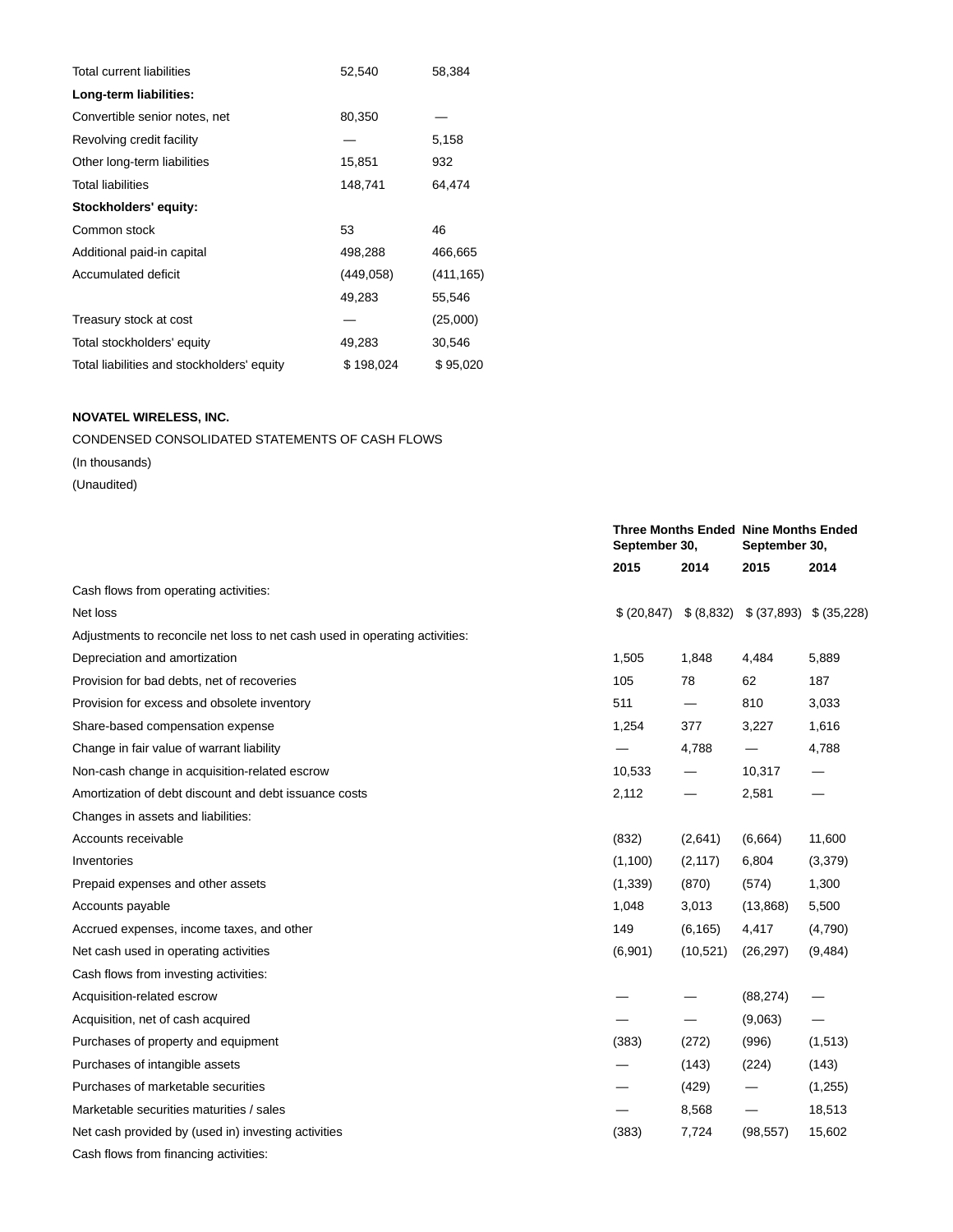| Gross proceeds from the issuance of convertible senior notes                                           |          |          | 120,000  |          |
|--------------------------------------------------------------------------------------------------------|----------|----------|----------|----------|
| Payment of issuance costs related to convertible senior notes                                          |          |          | (3,540)  |          |
| Proceeds from the exercise of warrant to purchase common stock                                         |          |          | 8,644    |          |
| Net repayments on revolving credit facility                                                            |          |          | (5, 158) |          |
| Payoff of acquisition-related assumed liabilities                                                      |          |          | (2,633)  |          |
| Proceeds from the issuance of Series C preferred stock and common stock, net of issuance costs –       |          | 14,163   |          | 14,163   |
| Principal repayments of short-term debt                                                                |          |          |          | (2,566)  |
| Proceeds from stock option exercises and ESPP, net of taxes paid on vested restricted stock units (58) |          | (91)     | 257      | (375)    |
| Net cash provided by (used in) financing activities                                                    | (58)     | 14,072   | 117,570  | 11,222   |
| Effect of exchange rates on cash and cash equivalents                                                  | (352)    | (37)     | (350)    | (88)     |
| Net increase (decrease) in cash and cash equivalents                                                   | (7,694)  | 11,238   | (7,634)  | 17,252   |
| Cash and cash equivalents, beginning of period                                                         | 17,913   | 8,925    | 17,853   | 2,911    |
| Cash and cash equivalents, end of period                                                               | \$10,219 | \$20,163 | \$10.219 | \$20,163 |

## **NOVATEL WIRELESS, INC.**

Reconciliation of GAAP Net Income (Loss) to Non-GAAP Net Income (Loss)

(In thousands, except per share data)

(Unaudited)

|                                                                | <b>Three Months Ended</b><br>September 30, 2015 |                                   | <b>Nine Months Ended</b><br>September 30, 2015 |                                   |
|----------------------------------------------------------------|-------------------------------------------------|-----------------------------------|------------------------------------------------|-----------------------------------|
|                                                                | <b>Net Income</b><br>(Loss)                     | Income (Loss)<br><b>Per Share</b> | <b>Net Income</b><br>(Loss)                    | Income (Loss)<br><b>Per Share</b> |
| GAAP net loss                                                  | \$ (20, 847)                                    | \$ (0.38)                         | \$ (37,893)                                    | \$ (0.73)                         |
| Adjustments:                                                   |                                                 |                                   |                                                |                                   |
| Share-based compensation expense (a)                           | 1,254                                           | 0.02                              | 3,227                                          | 0.06                              |
| Purchased intangibles amortization (b)                         | 585                                             | 0.01                              | 1,408                                          | 0.03                              |
| Acquisition-related charges (c)                                | 3,469                                           | 0.06                              | 7,720                                          | 0.15                              |
| Convertible notes discount and issuance costs amortization (d) | 2,112                                           | 0.04                              | 2,581                                          | 0.05                              |
| Non-cash change in acquisition-related escrow (e)              | 10,533                                          | 0.19                              | 10,317                                         | 0.2                               |
| Retention bonus (f)                                            |                                                 |                                   | 5,200                                          | 0.1                               |
| Restructuring charges (g)                                      | 953                                             | 0.02                              | 789                                            | 0.01                              |
| Non-GAAP net loss                                              | \$(1,941)                                       | \$ (0.04)                         | \$ (6,651)                                     | \$ (0.13)                         |

(a) Adjustments reflect share-based compensation expense recorded under ASC Topic 718.

(b) Adjustments reflect amortization of purchased intangibles for acquisitions.

(c) Adjustments reflect professional fees, including legal, due diligence and other related charges for the FW and DigiCore acquisitions and also include fair value adjustments of FW acquired finished goods and contingent earn-out and other acquisition-related expenses.

(d) Adjustments reflect debt discount and debt issuance costs amortization on convertible notes.

(e) Adjustments reflect the non-cash change in an acquisition-related escrow account for the purchase of DigiCore.

(f) Adjustments reflect accruals for an all-employee retention bonus plan.

(g) Adjustments reflect restructuring charges, including employee severance and facility exit related costs.

See "Non-GAAP Financial Measures" for information regarding our use of Non-GAAP financial measures.

## **NOVATEL WIRELESS, INC.**

Reconciliation of GAAP Operating Costs and Expenses to Non-GAAP Operating Costs and Expenses Three Months Ended September 30, 2015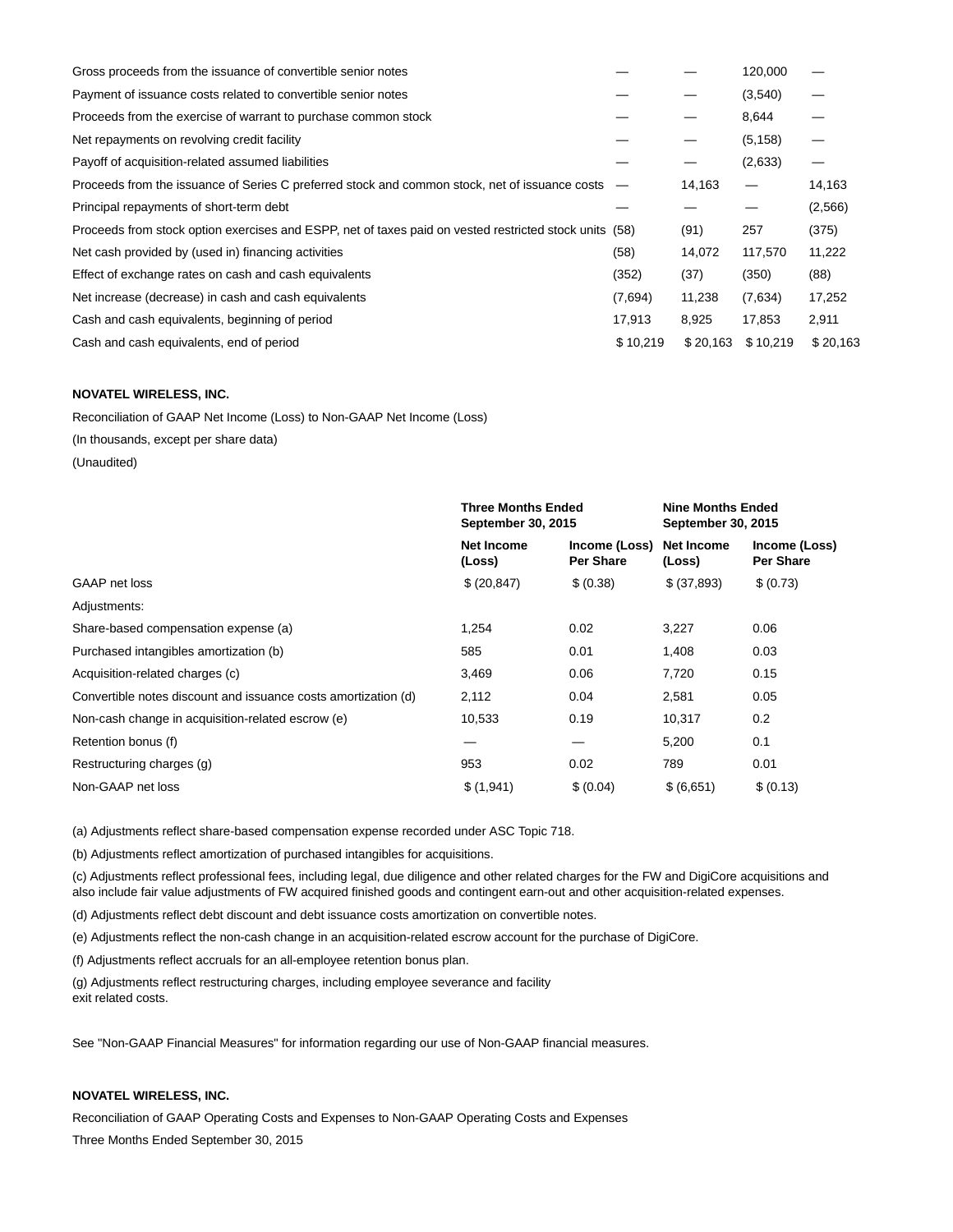# (In thousands)

## (Unaudited)

|                                                 | <b>GAAP</b> | Share-based<br>compensation<br>expense<br>(a) | <b>Purchased</b><br>intangibles<br>amortization<br>(b) | Restructuring<br>charges<br>(c) | <b>Acquisition-</b><br>related<br>charges and<br>inventory fair<br>value<br>adjustments<br>(d) | Non-<br><b>GAAP</b> |
|-------------------------------------------------|-------------|-----------------------------------------------|--------------------------------------------------------|---------------------------------|------------------------------------------------------------------------------------------------|---------------------|
| Cost of net revenues                            | \$40,109    | \$49                                          | \$312                                                  |                                 | \$179                                                                                          | \$39,569            |
| Operating costs and expenses:                   |             |                                               |                                                        |                                 |                                                                                                |                     |
| Research and development                        | 7,687       | 196                                           |                                                        |                                 |                                                                                                | 7,491               |
| Sales and marketing                             | 3,948       | 135                                           |                                                        |                                 |                                                                                                | 3,813               |
| General and administrative                      | 9,110       | 874                                           |                                                        |                                 | 3,290                                                                                          | 4,946               |
| Amortization of purchased<br>intangibles assets | 273         |                                               | 273                                                    |                                 |                                                                                                |                     |
| Restructuring charges                           | 953         |                                               |                                                        | 953                             |                                                                                                |                     |
| Total operating costs and<br>expenses           | \$21,971    | 1,205                                         | 273                                                    | 953                             | 3,290                                                                                          | \$16,250            |
| Total                                           |             | \$1,254                                       | \$585                                                  | \$953                           | \$3,469                                                                                        |                     |

(a) Adjustments reflect share-based compensation expense recorded under ASC Topic 718.

(b) Adjustments reflect amortization of purchased intangibles for acquisitions.

(c) Adjustments reflect restructuring charges, including employee severance and facility exit related costs.

(d) Adjustments reflect professional fees, including legal, due diligence and other related charges for the FW and DigiCore acquisitions and also include fair value adjustments of FW acquired finished goods and contingent earn-out and other acquisition-related expenses.

See "Non-GAAP Financial Measures" for information regarding our use of Non-GAAP financial measures.

## **NOVATEL WIRELESS, INC.**

Reconciliation of GAAP Operating Costs and Expenses to Non-GAAP Operating Costs and Expenses

Nine Months Ended September 30, 2015

(In thousands)

|                                                 | <b>GAAP</b>     | Share-based<br>compensation<br>expense<br>(a) | <b>Purchased</b><br>intangibles<br>amortization<br>(b) | Restructuring<br>charges<br>(c) | <b>Retention</b><br>bonus<br>(d) | Acquisition-<br>related<br>charges and<br>inventory<br>fair value<br>adjustments<br>(e) | Non-<br><b>GAAP</b> |
|-------------------------------------------------|-----------------|-----------------------------------------------|--------------------------------------------------------|---------------------------------|----------------------------------|-----------------------------------------------------------------------------------------|---------------------|
| Cost of net revenues                            | \$120,461 \$107 |                                               | \$312                                                  | $s -$                           | \$630                            | \$765                                                                                   | \$118,647           |
| Operating costs and<br>expenses:                |                 |                                               |                                                        |                                 |                                  |                                                                                         |                     |
| Research and<br>development                     | 28,135          | 598                                           |                                                        |                                 | 2,930                            |                                                                                         | 24,607              |
| Sales and marketing                             | 12,403          | 318                                           |                                                        |                                 | 770                              |                                                                                         | 11,315              |
| General and<br>administrative                   | 23,462          | 2,204                                         |                                                        |                                 | 870                              | 6,955                                                                                   | 13,433              |
| Amortization of purchased<br>intangibles assets | 1,096           |                                               | 1,096                                                  |                                 |                                  |                                                                                         |                     |
| Restructuring charges                           | 789             |                                               |                                                        | 789                             |                                  |                                                                                         |                     |
| Total operating costs and<br>expenses           | \$65,885        | 3,120                                         | 1,096                                                  | 789                             | 4,570                            | 6,955                                                                                   | \$49,355            |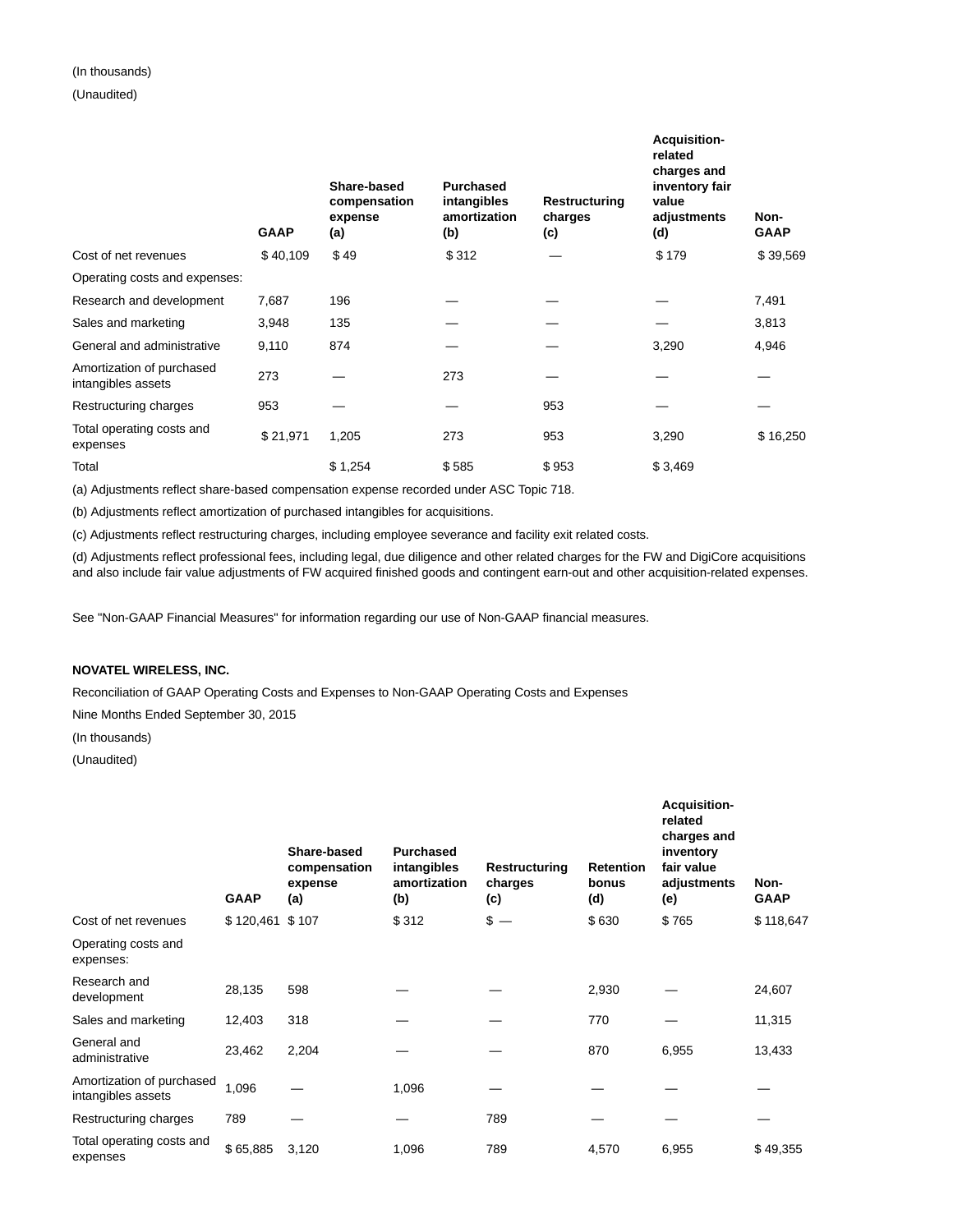| Total | \$3,227 | \$ 1.408 | \$789 | \$5,200 \$7,720 |  |
|-------|---------|----------|-------|-----------------|--|
|       |         |          |       |                 |  |

(a) Adjustments reflect share-based compensation expense recorded under ASC Topic 718.

(b) Adjustments reflect amortization of purchased intangibles for acquisitions.

(c) Adjustments reflect restructuring charges, including employee severance and facility exit related costs.

(d) Adjustments reflect accruals for an all-employee retention bonus plan.

(e) Adjustments reflect professional fees, including legal, due diligence and other related charges for the FW and DigiCore acquisitions and also include fair value adjustments of FW acquired finished goods and contingent earn-out and other acquisition-related expenses.

See "Non-GAAP Financial Measures" for information regarding our use of Non-GAAP financial measures.

## **NOVATEL WIRELESS, INC.**

Reconciliation of GAAP Loss before Income Taxes to Adjusted EBITDA

#### (In thousands)

(Unaudited)

|                                                   | <b>Three Months Ended</b><br>September 30, 2015 | <b>Nine Months Ended</b><br><b>September 30, 2015</b> |
|---------------------------------------------------|-------------------------------------------------|-------------------------------------------------------|
| Loss before income taxes                          | \$ (20,802)                                     | \$ (37,754)                                           |
| Depreciation and amortization (a)                 | 1,505                                           | 4.484                                                 |
| Share-based compensation expense (b)              | 1,254                                           | 3,227                                                 |
| Restructuring charges (c)                         | 953                                             | 789                                                   |
| Retention bonus (d)                               |                                                 | 5.200                                                 |
| Acquisition-related charges (e)                   | 3,469                                           | 7,720                                                 |
| Non-cash change in acquisition-related escrow (f) | 10,533                                          | 10.317                                                |
| Other expense (g)                                 | 2,766                                           | 3,977                                                 |
| <b>Adjusted EBITDA</b>                            | \$ (322)                                        | \$(2,040)                                             |

(a) Adjustments reflect depreciation and amortization charges, including amortization of purchased intangibles for acquisitions.

(b) Adjustments reflect share-based compensation expense recorded under ASC Topic

718.

(c) Adjustments reflect restructuring charges, including employee severance and facility exit related costs.

(d) Adjustments reflect accruals for an all-employee retention bonus plan.

(e) Adjustments reflect professional fees, including legal, due diligence and other related charges for the FW and DigiCore acquisitions and also include fair value adjustments of FW acquired finished goods and contingent earn-out and other acquisition-related expenses.

(f) Adjustments reflect the non-cash change in an acquisition-related escrow account for the purchase of DigiCore.

(g) Adjustments reflect interest expense and debt discount and debt issuance costs amortization on convertible notes, net of any interest income.

See "Non-GAAP Financial Measures" for information regarding our use of Non-GAAP financial measures.

## **NOVATEL WIRELESS, INC.**

Net Revenues by Product Category (In thousands)

|                                    | <b>Three Months Ended Nine Months Ended</b><br>September 30, |           | September 30,      |      |  |  |
|------------------------------------|--------------------------------------------------------------|-----------|--------------------|------|--|--|
| <b>Product Category</b>            | 2015                                                         | 2014      | 2015               | 2014 |  |  |
| Mobile Computing Products \$37,139 |                                                              | \$ 34,788 | \$116.692 \$98.483 |      |  |  |